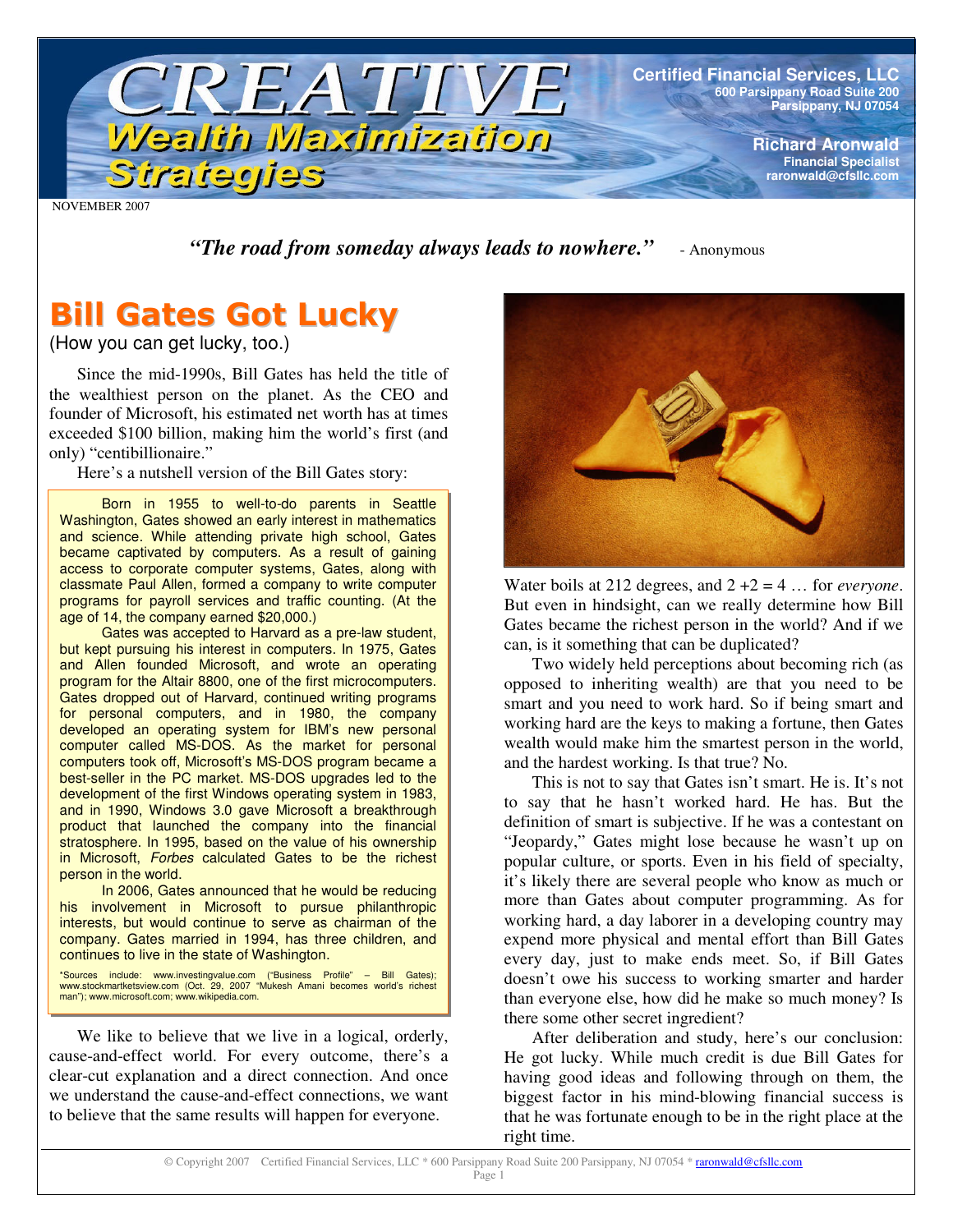He was born in the United States, to parents that could afford private education, just as computers were becoming commonplace in business and commerce. Those are just three factors in the Bill Gates story that were entirely beyond personal control. Yet if you changed any one of those variables (or a dozen others in his life), Bill Gates, even with his intelligence and work efforts, wouldn't be the richest person in the world.

Here's an analogy to help explain the interplay of effort and luck. Imagine that Gates applied his intelligence and work to buy a lottery ticket. Other people used their smarts and work to buy a ticket, too. At the end of the 20<sup>th</sup> century, Bill Gates just happened to have the winning ticket. Call it fate, karma, destiny, random chance, the hand of God, whatever, but the financial rewards that Bill Gates has received far exceed his talent or effort. Like a lot of "success stories," luck played a significant role.



# **Everyone Plays In Two Lotteries**

Continuing the lottery analogy, it's accurate to say there are two games of financial chance. The

first lottery is the same one Bill Gates entered. Through certain productive behaviors, you can "buy a ticket" for the chance at **happy financial circumstances**. Although you may not always "win big," at least you are in the game.

The second lottery is one that delivers **financial tragedy**. There's not always a clear-cut cause-and-effect explanation, but some people just end up in the wrong place at the wrong time. They buy investments just as values are dropping, have an accident that wipes out their savings, get downsized out of the best job they ever had. Even the smartest, hardest working people can be overwhelmed by financial bad luck.

Considering the impact that random events can have on your financial life, the realistic goal of any financial strategy should be to give you as many chances as possible in the good lottery, while minimizing your exposure to the bad one.

#### How to get in the "good" lottery:

- . Develop a valuable skill in a field that you enjoy
- Accumulate assets (i.e., Save)
- Find opportunities to be an owner
- Be diligent stick with your plans

## How to stay out of the "bad" lottery:

- · Take on minimal, manageable debt
- . Discipline your lifestyle live within your means
- Protect/insure your assets, including your economic value
- Be vigilant stay on top of your plans

Some people see the two lotteries as being separate games requiring separate solutions. As a result, they may ignore or overlook some of the actions. An entrepreneur focused on winning big with a business opportunity may take on too much debt, or not bother with insurance. Conversely, some people are so concerned about losses they may shun opportunities for great gain. They might turn down a lucrative job offer, or pass on a chance to buy a discounted property.

But the two lotteries are interrelated. The more you do to stay out of the bad lottery, the more chances you have in the good lottery. And while there are no guarantees of winning big, every good action improves your odds for success, and for avoiding failure.

## **Planning your Financial Future:** *Earning Your Luck*

The essence of "planning" for your financial future is making decisions that improve your chances for success, while acknowledging that factors beyond your control



may render some decisions irrelevant. This doesn't mean planning your financial future is a futile exercise. Rather, it provides a framework for realistic expectations.

In the face of the uncertainties of life, there is an understandable desire for security and stability. This desire can make people susceptible to promoters of financial vehicles and strategies that promise "no-risk secrets" and "guaranteed results." (When that booklet arrives in the mailbox with the headline "Let me show you the insider's way to capture large profits – guaranteed!" we want to believe there really is a foolproof formula for great wealth.)

But great wealth isn't achieved through a secret formula. There are no secrets, there are no guarantees. The only practical approach is good financial management, but even the best management can't guarantee great wealth. However, good management will usually result in more opportunities for good fortune.

Returning to the richest person in the world: On one hand, Bill Gates got lucky. On the other, Bill Gates earned his luck. Are your financial decisions putting you in a position to get lucky?

# **What's At The End of Your Housing Curve?**

After air, water, and food, SHELTER is a basic living requirement. Because



© Copyright 2007 Certified Financial Services, LLC \* 600 Parsippany Road Suite 200 Parsippany, NJ 07054 \* raronwald@cfsllc.com Page 2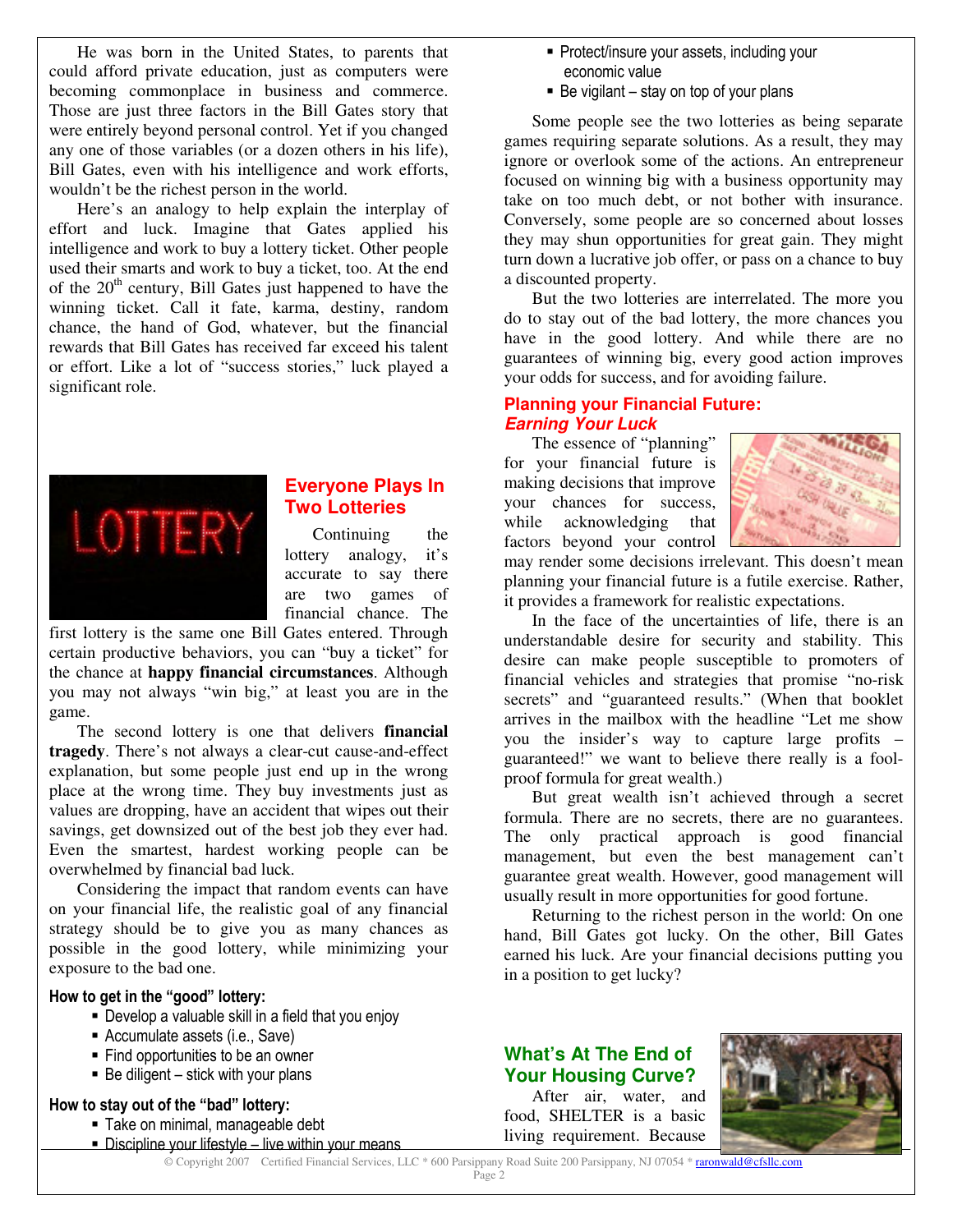it is a necessity, everyone has a "house payment." It could be rent, or perhaps a mortgage. Even if your house is mortgage-free, there are still ongoing housing expenses – utilities, taxes, repairs and upkeep. The sum total of these costs can vary greatly, depending on the specifics of one's situation, but in simplest terms, everyone has some sort of a regular, ongoing housing expense.

Conventional financial wisdom says the preferred track is to own your home free and clear by the time you retire – it's one less monthly bill in retirement, which leaves more available for daily necessities, travel, etc. Having the house paid for makes one aspect of your standard of living fixed, because regardless of what inflation does to the price of other goods and services, your housing cost remains the same – zero.

But there are those who would disagree, arguing that the equity in one's home could be put to better use elsewhere, and that having a mortgage, even in retirement, is a sound financial strategy. As Douglas Andrew says in *Missed Fortune 101*, "Equity is good, but maybe it shouldn't be all trapped inside the home."

A 2007 survey of retirees by the Principal Financial Group found that 60% of them owned their home free and clear, that is, there was no mortgage or home equity line of credit as a lien against the property. But what about retirees in the future? A September 19, 2007 article by Jonathan Clements in the *Wall Street Journal* ("Retiring With a Mortgage? Here's What You Should Do") notes that the number of retirees with mortgages in retirement is increasing. Will most of them own their homes free and clear? Should they want to?

## **The "normal" curve of housing costs**

The question of whether to pay off the mortgage by retirement comes as a result of a lifetime of housing decisions. The typical retiree (if there is such a person) probably has a housing history that roughly follows this format.

**Lease.** Just out of college and/or beginning their



working life, most individuals have neither the income nor the savings to buy a home. If living with the parents isn't an option, the typical starting

point for housing is to rent.

#### **Buy a "starter home."** At some point, there's an



awareness that a monthly mortgage payment would be about the same cost as renting upgraded living quarters. With a down payment (or assistance from a federal program), a home is secured by taking a

mortgage against the property. Now monthly payments begin to build equity.





market appreciation, many homeowners find their home equity growing. Perhaps prompted by a growing family, or an increase in earned income, homeowners may consider

using the equity as the down payment on a more expensive property.

**Settle in, and use the equity.** Career and family hit a



point of stability, and as equity again increases, there are opportunities to use the equity to finance other projects. It might be a refinance to clear up other smaller, higherinterest debts, or a home equity

line of credit to pay education expenses.

#### **Then what?**

The kids are out of the house, retirement looms. Between market appreciation and payments, the amount of equity in the house may be substantial. But because of refinancing, the term of the mortgage may still have 15- 25 years to pay-off – and the monthly payments may be fairly steep.

In a static world (where everything is certain, and nothing changes), the best scenario would seem to be one in which you own your house free and clear. You wouldn't have to pay rent or make a monthly mortgage payment to keep your housing, just bear the costs of living in the house/apartment/condo. Psychologically, this is perhaps the most appealing approach for those contemplating life on a fixed income or limited assets.

But who lives in a static world? Even some retirees who are mortgage-free find themselves unable to stay in their homes because rising property values often result in rising property taxes. Combined with increased maintenance expenses, their housing costs have outpaced their retirement income – even without a monthly mortgage obligation.

Clements' acknowledges the conventional reasons why individuals might try to use accumulated savings to pay off their mortgage before retirement, but also says that restructuring an existing mortgage to achieve lower monthly payments may be a better option. In addition, he notes that while senior citizens may have some aversion to taking on a mortgage in retirement, banks don't feel the same way. If the borrower appears capable of making the monthly payments, age isn't an issue since the property stands as collateral. Andrew goes further. He argues that home equity is a poor asset because it does not meet his requirements for safety, liquidity and rate of return. For those reasons alone, he would hesitate to convert "good"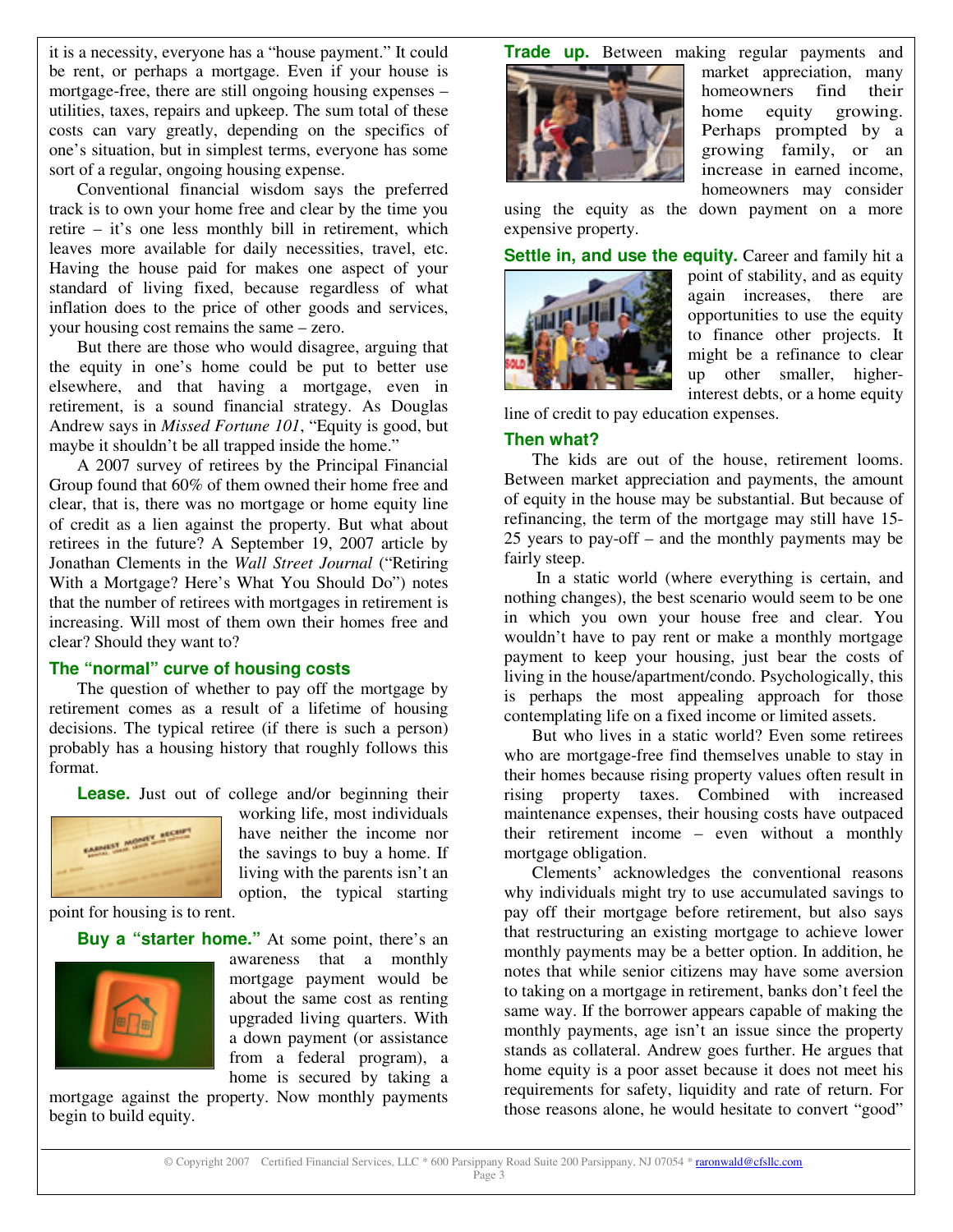assets into home equity – even if it would pay off the mortgage.

The deciding factor in determining whether to pay off your mortgage before retirement probably hinges on what other purpose the "extra money" – i.e., the money used to retire the mortgage – could be used for. In conclusion, there isn't a hard and financial rule to apply. Rather, individual circumstances will dictate which approach works best.

**What is your mortgage strategy?** Given the particulars of your situation, are there ways to make it profitable to own your home free and clear, or would your assets be better utilized in a different way?

**Those are the types of questions your financial professionals should be able to help you answer! Why not ask them?**



# **RETIRING? BEWARE THE BEAR!**

If you are like many Americans with retirement accounts,

you may have placed a big chunk, maybe all, of your savings in the stock market. Statistically, this strategy has made sense for the past two decades, because the stock market has outperformed most other investment options.

Of course, these returns aren't guaranteed. But the prevailing conventional wisdom states that it's not what happens in one year that makes or breaks your results. Rather, the thinking is that staying invested in the market over the long-term tends to help neutralize most of the risk, and in the end, provide higher returns. This is the essence of the "buy and hold" strategy: as long as the average rate of return is acceptable, it's not necessary to fret so much over the performance in one particular year.

A simple mathematical example illustrates this approach:

| <b>FIGURE 1 - THE BEAR COMES FIRST</b> |                 |               |                |  |  |  |
|----------------------------------------|-----------------|---------------|----------------|--|--|--|
|                                        | <b>STARTING</b> | <b>ANNUAL</b> | <b>ENDING</b>  |  |  |  |
| <b>YR</b>                              | <b>BALANCE</b>  | <b>RETURN</b> | <b>BALANCE</b> |  |  |  |
| 1                                      | \$100,000       | - 5%          | \$95,000       |  |  |  |
| 2                                      | 95,000          | - 5%          | 90,250         |  |  |  |
| 3                                      | 90,250          | - 5%          | 85,738         |  |  |  |
| 4                                      | 85,738          | + 12%         | 96,026         |  |  |  |
| 5                                      | 96,026          | + 12%         | 107,549        |  |  |  |
| 6                                      | 107,549         | + 12%         | 120,455        |  |  |  |
| 7                                      | 120,455         | + 12%         | 134,910        |  |  |  |
| 8                                      | 134,910         | + 15%         | 155,146        |  |  |  |
| 9                                      | 155,146         | + 15%         | 178,418        |  |  |  |
| 10                                     | 178,418         | $+15%$        | \$205,181      |  |  |  |



Starting with \$100,000 in an accumulation account, watch what happens when the investment results are mixed over a ten-year period (Figures 1 and 2).

In the first example, the account owner experiences three consecutive down years (a bear market) losing 5% each year. But the market rebounds, with years 4 through 7 earning 12% annually, and the return rising to 15% for the last three years. The result? The \$100,000 has more than doubled, growing to over \$205,000. This represents an average annual rate of return of approximately 7.5%.

The second example is just the reverse of the first. The bull market years come first, starting with three years of 15% annual returns, followed by four years at 12%, and the negative years come at the end. Take a look at **Figure 2.**

## FIGURE 2 - THE BULL LEADS OFF

|                |                                       | <b>ENDING</b>  |
|----------------|---------------------------------------|----------------|
| <b>BALANCE</b> | <b>RETURN</b>                         | <b>BALANCE</b> |
| \$100,000      | $+15%$                                | \$115,000      |
| 115,000        | $+15%$                                | 132,250        |
| 132,250        | $+15%$                                | 152,088        |
| 152,088        | +12%                                  | 170,388        |
| 170,388        | $+12%$                                | 190,779        |
| 190,779        | $+12%$                                | 213,672        |
| 213,672        | +12%                                  | 239,313        |
|                | $-5%$                                 | 227,347        |
|                | - 5%                                  | 215,980        |
| 215,980        | - 5%                                  | \$205,181      |
|                | <b>STARTING</b><br>239,313<br>227,347 | <b>ANNUAL</b>  |



The accumulation results are the same for both situations. This demonstrates a key concept: **While you are accumulating, the timing of the downturns in the market isn't critical. It's the long-term average return that counts.**

**But it's a different story when you decide to start withdrawing the money.** Suppose you decide to withdraw \$10,000 each year from the \$100,000 beginning balance. Now, whether you retire into a bear or bull stock market makes a big difference! Here's the math:

#### FIGURE 3 - RETIRING INTO THE BEAR

|                | <b>STARTING</b>  | <b>ANNUAL</b> | <b>ENDING</b>  |  |
|----------------|------------------|---------------|----------------|--|
| <b>YR</b>      | <b>BALANCE *</b> | <b>RETURN</b> | <b>BALANCE</b> |  |
| 1              | \$100,000        | $-5%$         | \$85,500       |  |
| 2              | 85,500           | - 5%          | 71,725         |  |
| 3              | 71,725           | $-5%$         | 58,639         |  |
| 4              | 58,639           | + 12%         | 54,475         |  |
| 5              | 54,475           | + 12%         | 49,812         |  |
| 6              | 49,812           | + 12%         | 44,950         |  |
| $\overline{7}$ | 44,950           | + 12%         | 38,741         |  |
| 8              | 38,741           | + 15%         | 33,052         |  |
| 9              | 33,052           | + 15%         | 26,510         |  |
| 10             | 26,510           | + 15%         | \$18,986       |  |
|                |                  |               |                |  |

 $*$ includes withdrawing \$10,000 a year at the beginning of each year.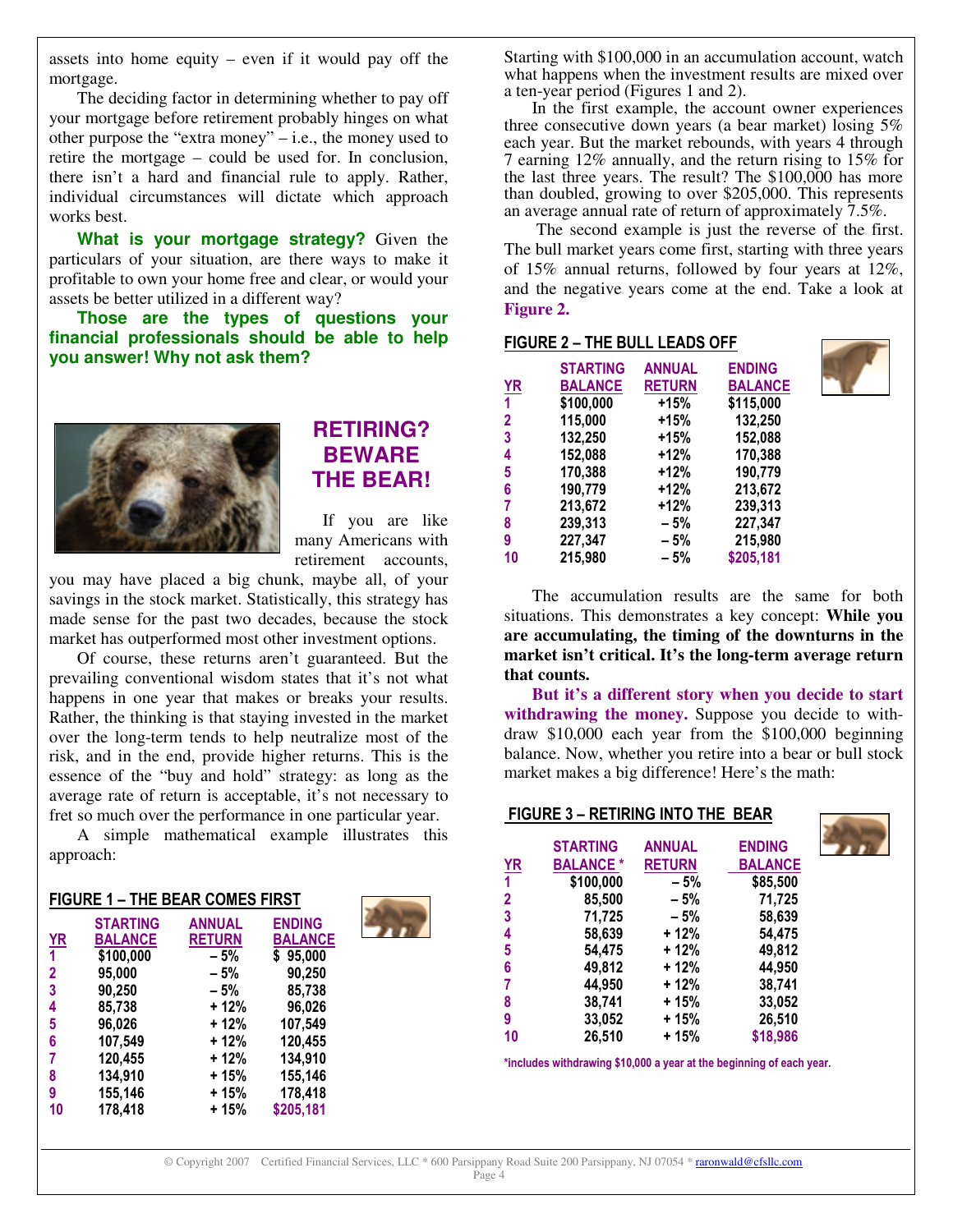Ow! At this rate, you are two years away from going broke. Now compare the results of withdrawing at the start of a series of good years:



# FIGURE 4 - DRAWING FROM THE BULL

|                | <b>STARTING</b> | <b>ANNUAL</b> | <b>ENDING</b>  |
|----------------|-----------------|---------------|----------------|
| <b>YR</b>      | <b>BALANCE*</b> | <b>RETURN</b> | <b>BALANCE</b> |
| $\overline{1}$ | \$100,000       | $+15%$        | \$103,500      |
| $\mathbf{2}$   | 103,500         | +15%          | 107,525        |
| $\overline{3}$ | 107,525         | +15%          | 112,154        |
| 4              | 112,154         | $+12%$        | 114,412        |
| 5              | 114,412         | +12%          | 116,942        |
| 6              | 116,942         | +12%          | 119,775        |
| $\overline{7}$ | 119,775         | +12%          | 122,948        |
| 8              | 122,948         | - 5%          | 107,300        |
| 9              | 107,300         | - 5%          | 92,435         |
| 10             | 92,435          | - 5%          | \$78,313       |

 $*$ includes withdrawing \$10,000 a year at the beginning of each year.

With a little more than \$78,000 left, you would probably have to adjust your financial plans, but the remaining balance is four times greater than the \$18,000 left in Figure 3!

This is a mathematical exercise. It doesn't take into account a lot of real-world factors that could make the results different than those generated by simple math. But there are some conclusions that can be drawn from the math, even if it's simple.

*First*, accumulation and spending are not the same, and probably shouldn't use the same strategies. Buy-andhold may work great as money accumulates, but the results can be less-than-positive when regular liquidations are part of the plan.

*Second*, avoiding loss has greater significance in retirement. Each losing year hurts because you don't have the time to catch up for the loss.

*Third*, mathematically projecting future returns from past performance is a risky proposition, especially if the projection uses a flat rate of return each year. It makes a difference in retirement if the bad years come first.

The financial press has just discovered this issue, and it seems like everyone is touting retirement programs that provide "probability scenarios" instead of projected results. Now, instead of providing a number, the computer calculation delivers a probability percentage – for example: if the retiree withdraws a certain amount, the probability of still having money at a date in the future is 40%, while the probability of going broke is 12%, etc.

But while the probability approach is "less wrong" than projecting with a simple number, it's still not right. The probability assessment comes from past numbers. Future performance may be outside the range of previous performance, both positively and negatively. If that happens, the probabilities will be wrong.

The only logical approach is to:

a. Make an assessment year-by-year regarding withdrawals.

b. Consider guaranteeing some withdrawals by annuitizing some of the funds.

c. Use an approach that emphasizes capital preservation, since losses hurt more in the distribution phase.

**The prospect of a collapse of this program is "the single greatest economic challenge of our era."**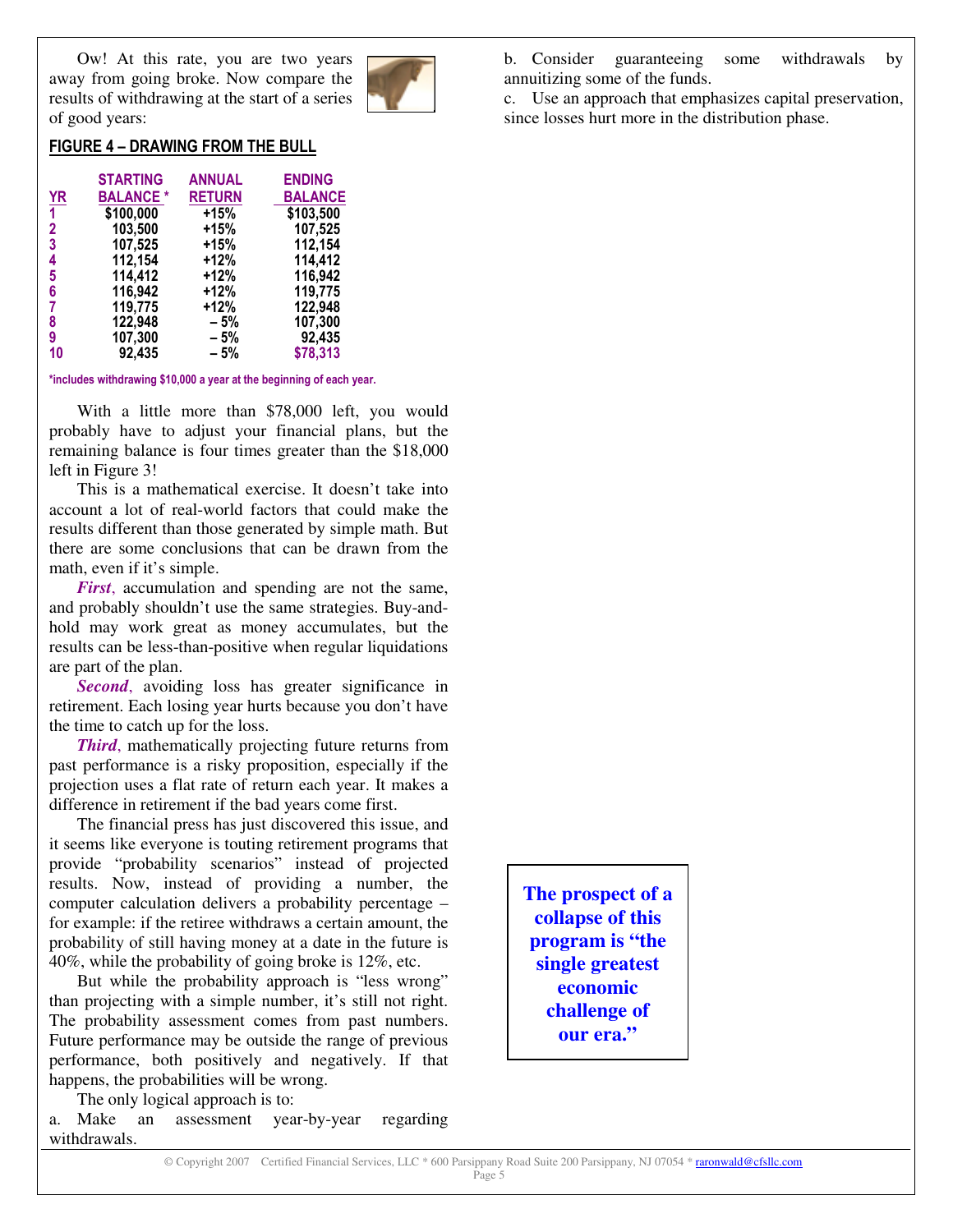# *It's Ba-a-a-a-ck.* **The Social Security Problem Returns** *(Not That It Ever Went Away)*

Born in Philadelphia on January 1, 1946 at 12:00:01 am, Kathleen Casey-Kirshling is generally recognized as the first member of the Baby Boom generation. As a 61-year-old, Casey-Kirshling recently merited an article in *USA Today* (Oct. 19, 2007) when she registered to begin receiving Social



Security benefits at age 62. And even though the problem never went away, the statistical dilemma that is Social Security is returning to the spotlight.

Most Americans are familiar with the Social Security issue: As the Baby Boomers leave the workforce and begin to draw benefits, a decreasing number of workers (whose taxes provide the funding for benefits) will be required to support an increasing number of retirees. Although the Social Security trust fund has a surplus, this mix of fewer workers and more retirees is estimated to bankrupt the program by 2041. (Medicare, a companion program, is predicted to go broke in 2019.)

Established in 1935, government officials envisioned Social Security as a "comprehensive package of protection" against the "hazards and vicissitudes of life," and for better or worse, many Americans have come to rely on the assistance they receive from Social Security. Consequently, the prospect of a collapse of this program is "the single greatest economic challenge of our era," according to Brian Reidl of the Heritage Foundation.

The mathematical solutions to this dilemma are fairly simple: Reduce benefits or increase taxes. But because either of these options will impact large groups of voters, politicians have been hesitant to make any changes. In fact, the Social Security issue is often called a "third-rail issue" for legislators. (The third rail in a train system is the exposed electrical conductor that carries high voltage power. Stepping on the third rail usually results in electro-cution.) The eventual bank-ruptcy of Social Security has been an ongoing topic of discussion since the 1960s, but rather than propose any changes, the pragmatic political response has been to leave the hard decisions to future members of Congress.

Well, the time for hard decisions is imminent. Beginning next year, 3.2 million Baby Boomer turn 62, and become eligible for early retirement benefits. Since estimates are that almost 50% of these Boomers will elect to begin receiving benefits, the necessity for making hard decisions is fast-approaching.

An October 12, 2007 *Washington Post* article titled "Tiptoeing on the Third Rail" indicates some of the 2008 presidential candidates are making Social Security reform a part of their campaign conversations. Among the

possible solutions mentioned: increasing the payroll tax for higher incomes, pegging benefit levels to different indices. While promoted as minor "tweaks," each approach is essentially the same raise-taxes-or-reducebenefits scenario. In recent years, other proposed fixes have included a phased change to a voluntary system, or a switch to private accounts with options for individual investments.